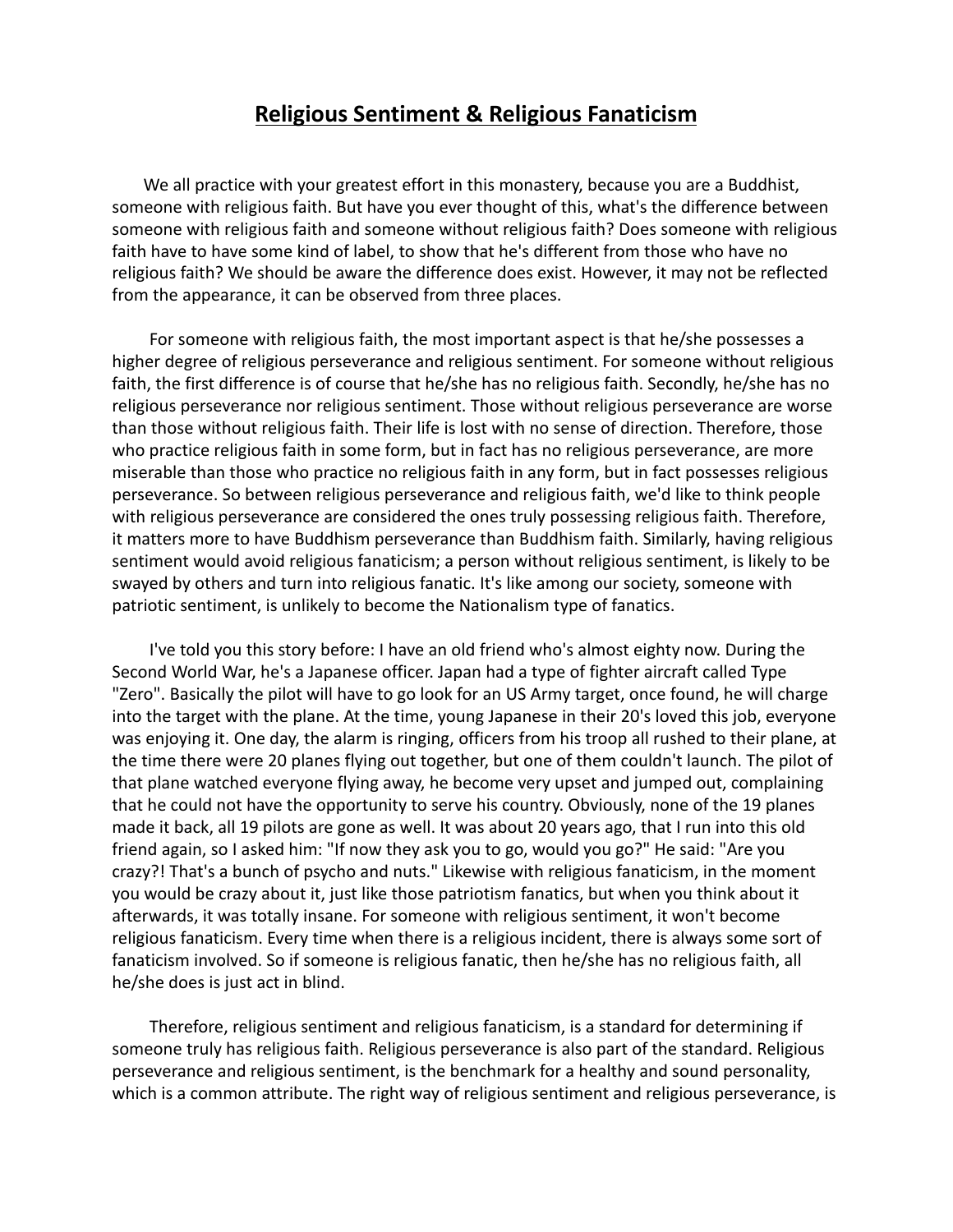to lead those ones with religious faith (those who possesses religious attributes), to steadily pursue religious truth. Those with only religious fanatic or with only religious faith, will merely stay on the level of religious culture and rituals. They will never think: "Why am I doing this? Is this right? Would this lead me to the religious ideology, to the ultimate goal?" They will never think about this, they will just follow the routine, and then call it a day, that's the standard sign of an ordinary Joe.

This is not the way it should be for someone who's pursuing religious truth. We can see from here: Religious perseverance, religious sentiment, and the pursuing of religious truth, are the basis for someone with religious attributes. If one only has religious faith and religious fanaticism on the surface, then it's inevitable to end up with only religious rituals and religious culture. Similarly, from here, we can see the main difference between someone with religious faith and someone without. Between Buddhism and other religions, the end goal being pursued are quite different. Those who are pursuing the Human/God Vehicle versus those who are pursuing the One Buddha Vehicle, it's significantly different, even the Human/God Vehicle and Small Vehicle consists of obvious differences. Let's carefully examine each one, from this point and upward, what's the difference between Small Vehicle and Medium Vehicle? What's the difference between Medium Vehicle and Great Vehicle? What's the difference between Great Vehicle and One Buddha Vehicle? What's the difference between Renunciation Path and Bodhi Path? What's the difference between Bodhi Path and Bodhisattva Path?

We can see from here, it gets more and more profound and subtle. In addition, you may continue to spin it, other than the differences among Buddhism tiers, what's the difference between Tiantai School (Heavenly Tower / Lotus School) and Huayen School? What about Sanlun School (Three Treatise) and Huayen School? What's the difference between Emptiness School and Dharma-Nature School? All of them may be derived through comparison. Other than the above, we may also apply this in daily life, such as a successful person and an unsuccessful person, what's their difference? You'll be able to see it right away, whether someone will be successful at spiritual cultivation or not. Between a successful spiritual cultivator and an unsuccessful one, what's the difference in conditions and qualities they possess? We can see it very clearly. If it's not clear to you, it's because you've never kept your feet on the ground to begin with, it's all about your personal desires and expectations. I've said this many times in the past, what's the true spirit of a spiritual cultivator? He/she is purifying and training, to eliminate the negative qualities in our life, and keep absorbing the positive qualities that we ought to possess in our life. This type of purification and cleansing, is the true spirit of a spiritual cultivator.

Today, it should be the same throughout life and work, not just spiritual cultivation. Do we possess this type of quality? Can you succeed? This should be very clear. "Success or Failure" does not matter to an ordinary Joe. For an ordinary person, all he/she cares about at the moment is, would I get blamed for it? For some people that's the only thing matters in life, it's all good as long as I don't get blamed for it. But for someone to be successful, it requires accumulation and acquirement of qualities that make up success. If someone would like to be praised by others, he/she would keep accumulating the qualities that's worth praising for. If someone keeps accumulating the qualities of screw-up and qualities of failure, then all this person would have is repeatedly screw-ups and failures as an outcome.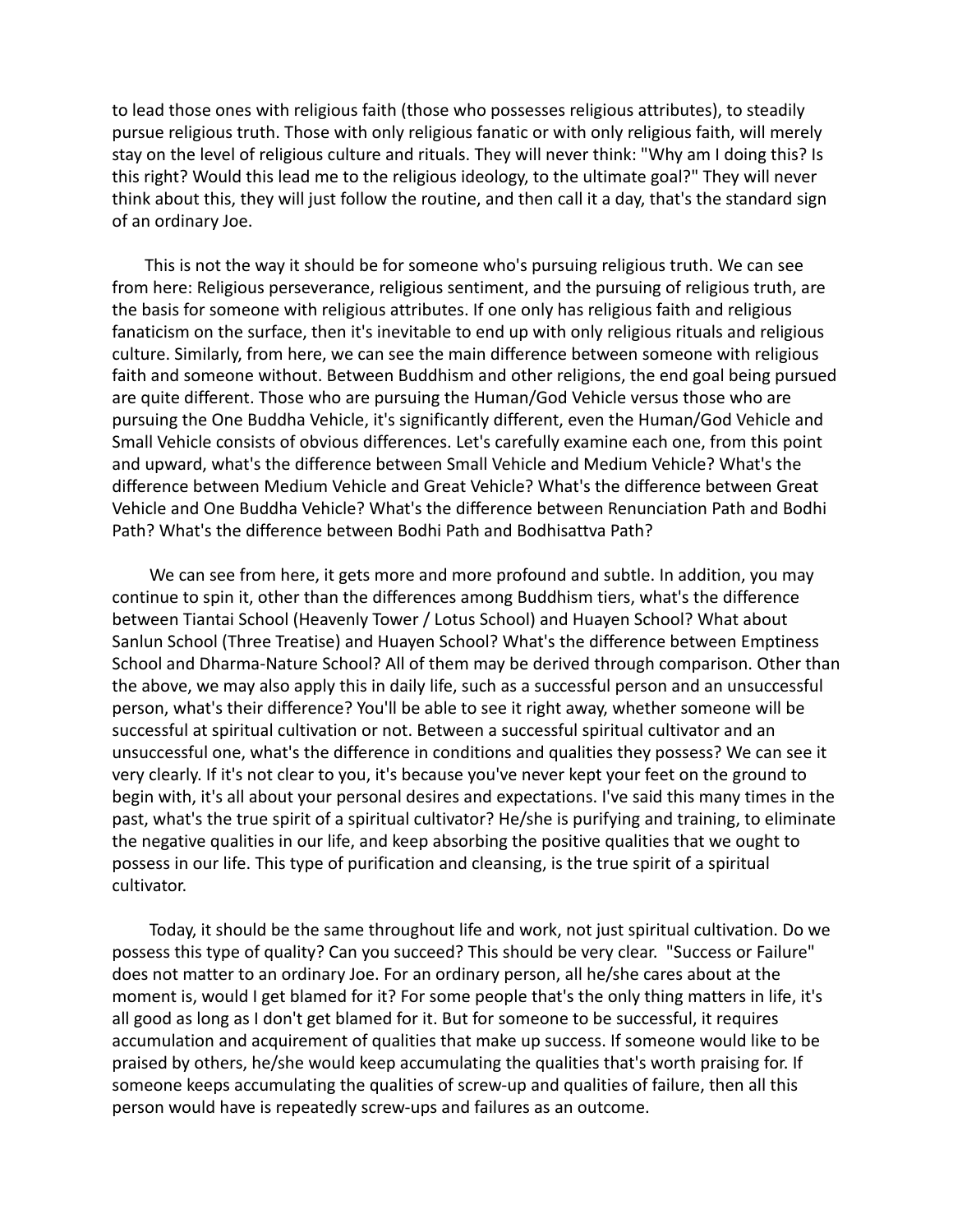So, would you be able to acquire such alertness/sensibility? It's nothing special, and it's very ordinary. You may start working your way from here. This is a very important provision/requisite within the preconditions of spiritual cultivation. How to cultivate ourselves to attain such alertness/sensibility? It's only with such alertness/sensibility, that you may truly become successful along the Bodhi Path towards Awakening.

## 宗教情操與宗教狂熱

大家在道場中用功精進,因為你是個佛弟子是一個有宗教信仰的人。但是大家有沒有 想過,一個有宗教信仰的人跟一般沒有宗教信仰的人,到底有什麼不同?是不是有宗教信 仰的人,他就一定要有某一種符號,表現出他跟沒有宗教信仰的人是有所不同的?我們要 知道這個差別它是存在的。但是它不一定在外相上有何不同,這個部份我們可以由三個地 方來看。

一個有宗教信仰的人,最重要的是,他具有一種很高度的宗教意志跟宗教情操。一個 沒有宗教信仰的人,第一個,當然他沒有宗教信仰。第二個,他沒有宗教意志宗教情操。 沒有宗教意志的人比沒有宗教信仰的人,那是更糟糕的。他的人生茫然沒有目標的。所以 形式上有宗教信仰,而實質上沒有宗教意志的人,他是比形式上沒有宗教信仰,而實質上 有宗教意志的人更痛苦。所以在宗教意志跟宗教信仰上,我們認為,擁有宗教意志的人才 是真正擁有宗教信仰的人。因此,擁有佛教意志比擁有佛教信仰更為重要。同樣地,擁有 宗教情操才不會造成宗教狂熱;沒有宗教情操的人,則很容易被人家煽動而造成宗教狂 熱。就像社會上,一個擁有愛國情操的人,他不會造成國家主義的那種國家狂熱。

曾經跟各位提過:我有一個老朋友現在已經快八十了。在二次大戰的時候,他是日本 的軍官。日本有一種叫零式飛機,就是要駕飛機的人去找美軍的目標,找到了,他就連人 帶機衝下去。當時日本年輕人一二十歲很喜歡這個工作,大家樂此不疲。有一次,警報一 響,與他同期的那些日本的軍官就趕快上飛機,當時一次出動二十架飛機一起飛,其中有 一架飛不上去。那一架飛不上去的,看大家都飛了,他就很生氣的跳下來,說他沒有機會 報效國家。當然十九部出去都沒有回來,十九個人也都這樣的走了。大約在二十年前,再 **碰到那個老朋友,就問他:「假如現在要你去,你會去嗎?」他說:「你神經病哦!那是** 一群瘋子一群神經病。」宗教狂熱,在當時你會很狂熱,就像那愛國主義者一樣,可是事 後一想,那就像神經病一樣。一個擁有宗教情操的人,他不會造成宗教狂熱。每次宗教事 件都會發現,都是擁有那一種宗教狂熱在裡面。所以擁有宗教狂熱的人,不能叫做有宗教 信仰,他只是在進行一種盲目的行為。

所以,宗教情操跟宗教狂熱,在判斷一個人是不是真正擁有宗教信仰的一種指標。宗 教意志也是判斷的一個標準。宗教意志跟宗教情操,是一個健全人格完美人格的標的,也 就是一個共同的特色。正確的宗教情操宗教意志,是帶領這些有宗教信仰的人(擁有宗教 素養的人),踏實地去追求宗教的真理。只有宗教狂熱或者宗教信仰的人,他只停留在宗